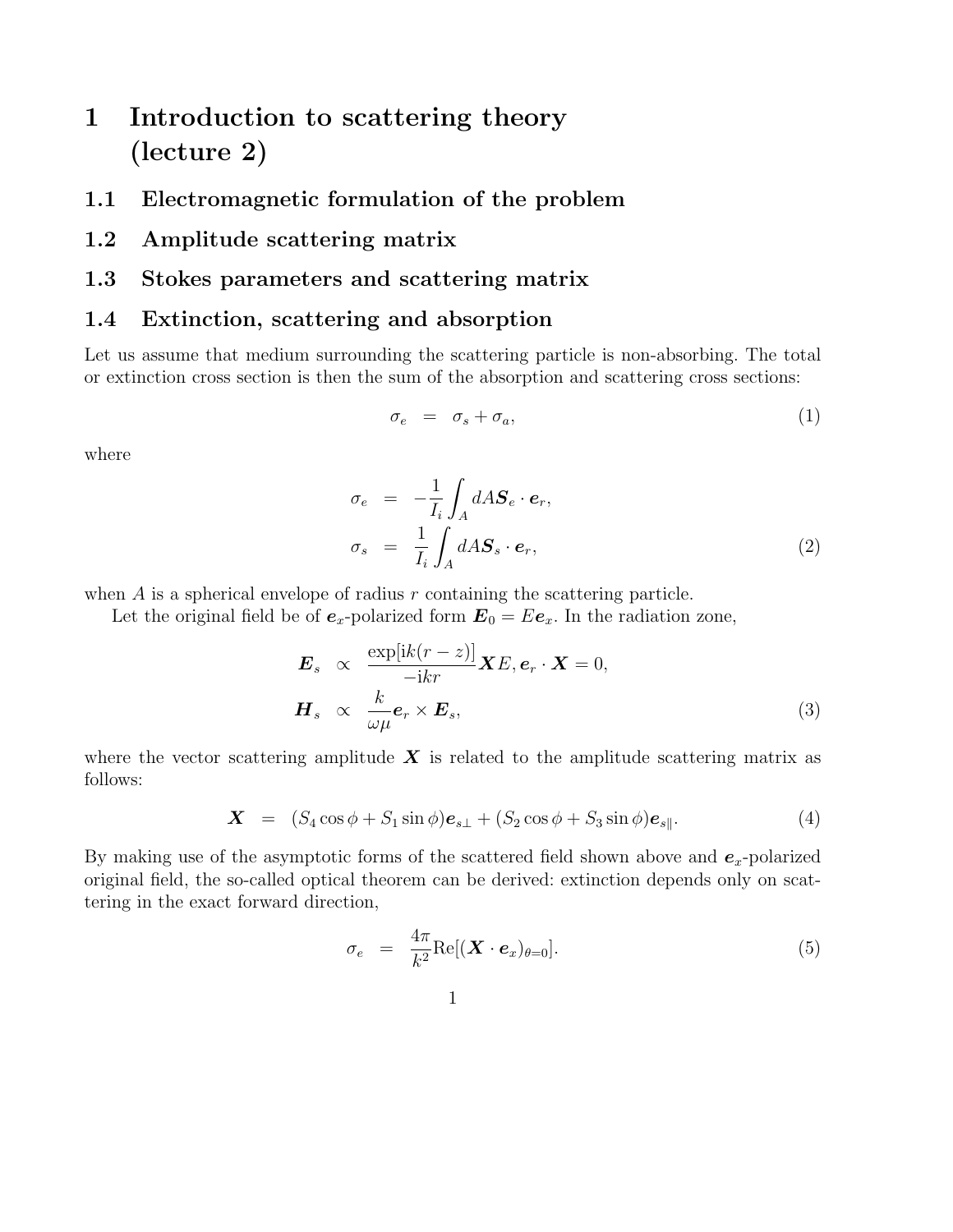In addition,

$$
\sigma_s = \int_{4\pi} d\Omega \frac{d\sigma_s}{d\Omega},\tag{6}
$$

where the differential scattering cross section is

$$
\frac{d\sigma_s}{d\Omega} = \frac{|\mathbf{X}|^2}{k^2}.\tag{7}
$$

The extinction, scattering, and absorption efficiencies are defined as the ratios of the corresponding cross sections to the geometric cross section of the particle  $A_{\perp}$  as projected in the propagation direction of the original field:

$$
q_e = \frac{\sigma_e}{A_\perp},
$$
  
\n
$$
q_s = \frac{\sigma_s}{A_\perp},
$$
  
\n
$$
q_a = \frac{\sigma_a}{A_\perp}.
$$
\n(8)

For an unpolarized original field, the cross sections are

$$
\sigma_e = \frac{1}{2} (\sigma_e^{(1)} + \sigma_e^{(2)}), \n\sigma_s = \frac{1}{2} (\sigma_s^{(1)} + \sigma_s^{(2)}),
$$
\n(9)

where the indices 1 and 2 refer to two polarization states of the original field perpendicular to one another.

#### 2 Plane waves

The electromagnetic plane wave

$$
\mathbf{E} = \mathbf{E}_0 e^{i\mathbf{k} \cdot \mathbf{x} - i\omega t} \n\mathbf{H} = \mathbf{H}_0 e^{i\mathbf{k} \cdot \mathbf{x} - i\omega t}
$$
\n(10)

can, under certain conditions, fulfil Maxwell's equations. The physical fields correspond to the real parts of the complex-valued fields. The vectors  $E_0$  and  $H_0$  above are constant vectors and can be complex-valued. Similarly, the wave vector  $k$  can be complex-valued:

$$
\mathbf{k} = \mathbf{k}' + i\mathbf{k}'', \qquad \mathbf{k}', \mathbf{k}'' \in \mathbb{R}^n \tag{11}
$$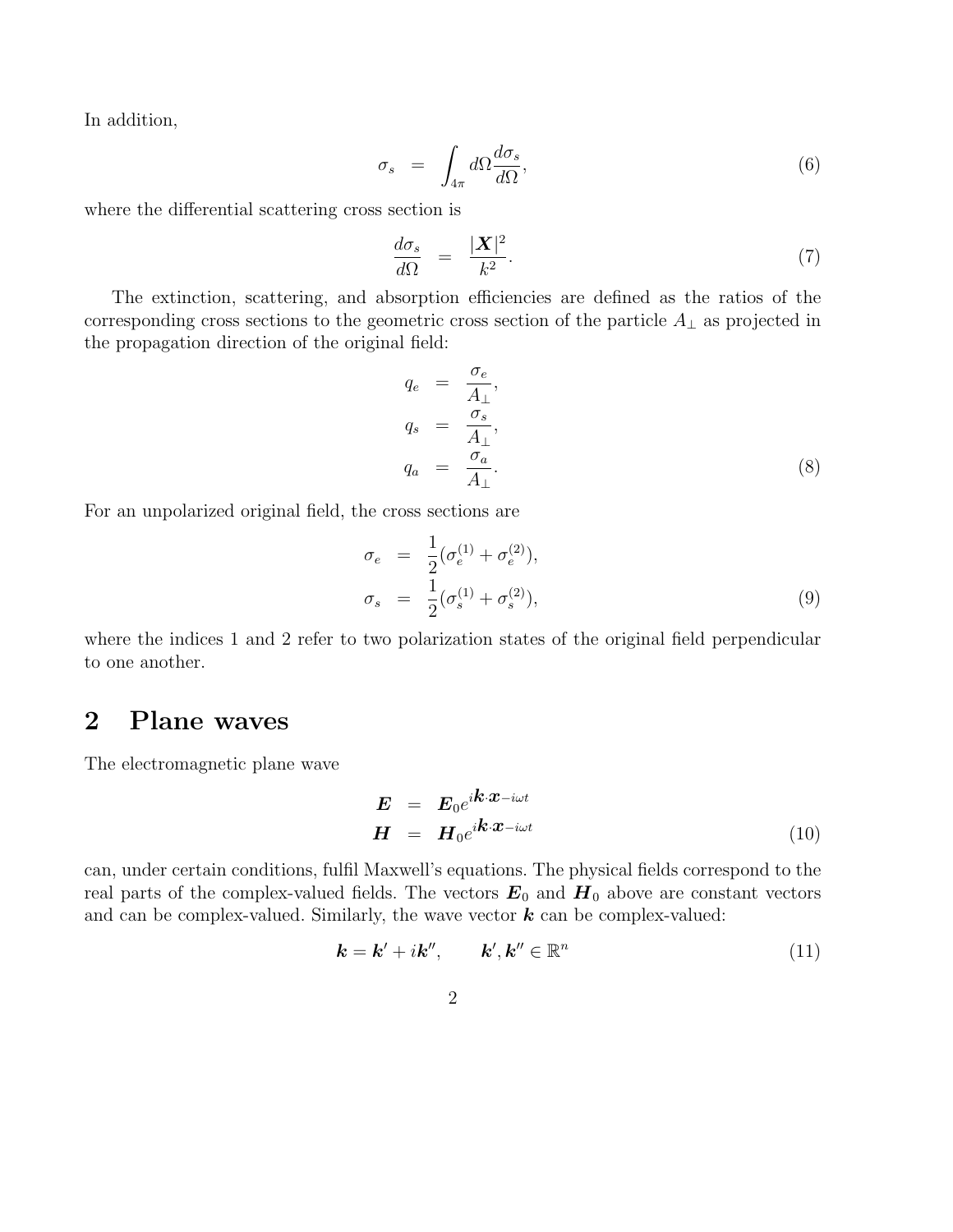Inserting (11) into equation (10), we obtain

$$
\mathbf{E} = \mathbf{E}_0 e^{-\mathbf{k}'' \cdot \mathbf{x}} e^{i \mathbf{k}' \cdot \mathbf{x} - i\omega t} \n\mathbf{H} = \mathbf{H}_0 e^{-\mathbf{k}'' \cdot \mathbf{x}} e^{i \mathbf{k}' \cdot \mathbf{x} - i\omega t}
$$
\n(12)

In Eq. (12),  $E_0e^{-\boldsymbol{k}''\cdot\boldsymbol{x}}$  and  $\boldsymbol{H}_0e^{-\boldsymbol{k}''\cdot\boldsymbol{x}}$  are amplitudes and  $\boldsymbol{k}'\cdot\boldsymbol{x}-\omega t=\phi$  is the phase of the wave.

An equation of the form  $k \cdot x = constant$  defines, in the case of a real-valued vector  $k$ , a planar surface, whose normal is just the vector  $k$ . Thus,  $k'$  is perpendicular to the planes of constant phase and  $k''$  is perpendicular to the planes of constant amplitude. If  $k' \parallel k''$ , the planes coincide and the wave is *homogeneous*. If  $k' \nparallel k''$ , the wave is *inhomogeneous*. A plane wave propagating in vacuum is homogeneous.

In the case of plane waves, Maxwell's equaitons can be written as

$$
\begin{aligned}\n\boldsymbol{k} \cdot \boldsymbol{E}_0 &= 0\\ \n\boldsymbol{k} \cdot \boldsymbol{H}_0 &= 0\\ \n\boldsymbol{k} \times \boldsymbol{E}_0 &= \omega \mu \boldsymbol{H}_0\\ \n\boldsymbol{k} \times \boldsymbol{H}_0 &= -\omega \epsilon \boldsymbol{E}_0\n\end{aligned}
$$
\n(13)

The two upmost equations are conditions for the transverse nature of the waves:  $k$  is perpendicular to both  $E_0$  and  $H_0$ . The two lowermost equations show that  $E_0$  and  $H_0$ are perpendicular to each other. Since  $k, E_0$ , and  $H_0$  are complex-valued, the geometric interpretaion is not simple unless the waves are homogeneous.

It follows from Maxwell's equations (13) that, on one hand,

$$
\boldsymbol{k} \times (\boldsymbol{k} \times \boldsymbol{E}_0) = \omega \mu \boldsymbol{k} \times \boldsymbol{H}_0 = -\omega^2 \epsilon \mu \boldsymbol{E}_0 \tag{14}
$$

and, on the other hand,

$$
\mathbf{k} \times (\mathbf{k} \times \mathbf{E}_0) = \mathbf{k} (\mathbf{k} \cdot \mathbf{E}_0) - \mathbf{E}_0 (\mathbf{k} \cdot \mathbf{k}) = -\mathbf{E}_0 (\mathbf{k} \cdot \mathbf{k}), \qquad (15)
$$

so that

$$
\mathbf{k} \cdot \mathbf{k} = \omega^2 \epsilon \mu. \tag{16}
$$

Plane waves solutions are in agreement with Maxwell's equations if

$$
\boldsymbol{k} \cdot \boldsymbol{E}_0 = \boldsymbol{k} \cdot \boldsymbol{H}_0 = \boldsymbol{E}_0 \cdot \boldsymbol{H}_0 = 0 \tag{17}
$$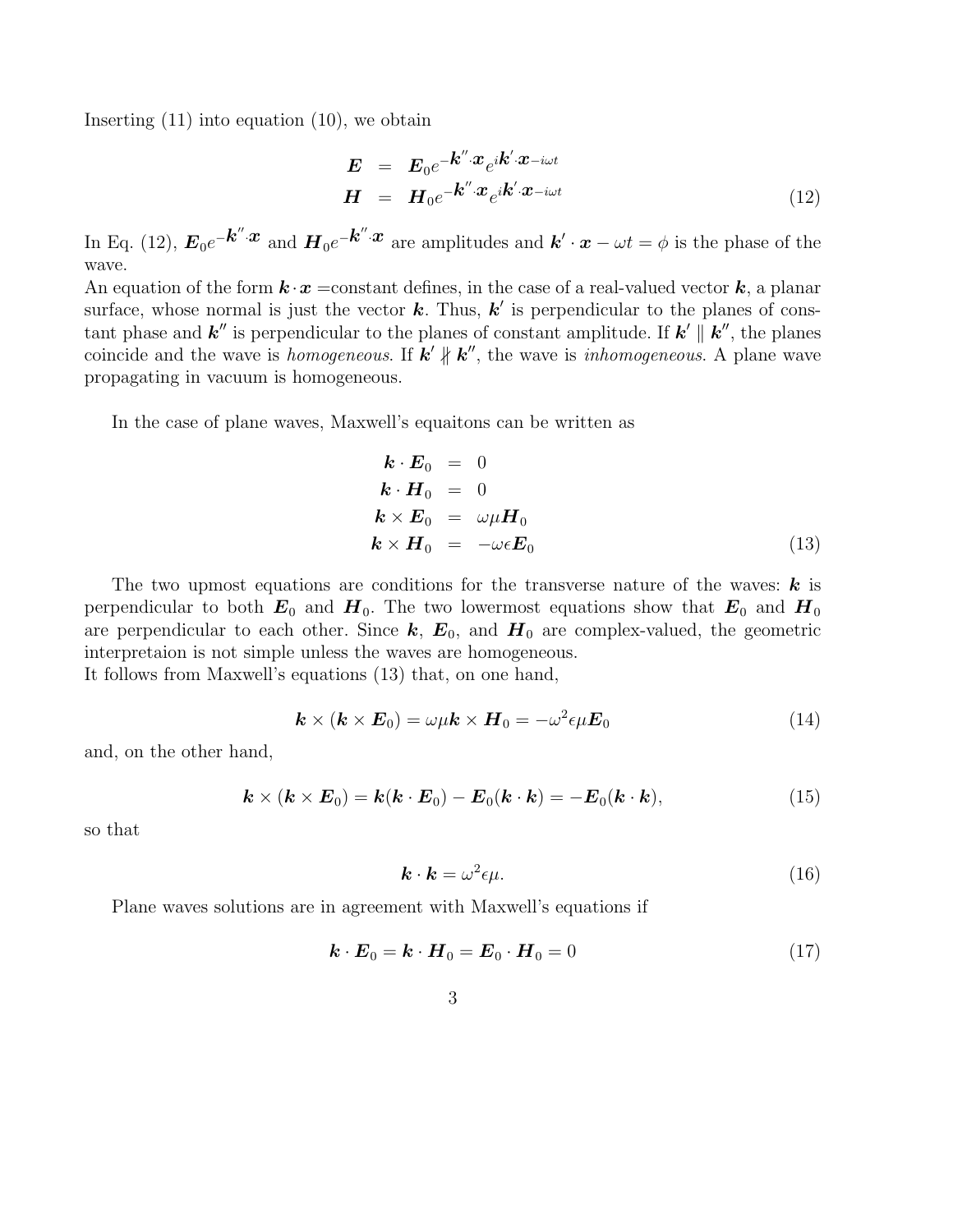and if

$$
k'^2 - k''^2 + 2i\mathbf{k}' \cdot \mathbf{k}'' = \omega^2 \epsilon \mu. \tag{18}
$$

Note that  $\epsilon$  and  $\mu$  are properties of the medium, whereas  $\mathbf{k}'$  and  $\mathbf{k}''$  are properties of the wave. Thus,  $\epsilon$  and  $\mu$  do not unambiguously determine the details of wave propagation. In the case of a homogeneous plane wave  $(\mathbf{k}'||\mathbf{k}'')$ ,

$$
\mathbf{k} = (k' + ik'')\hat{\mathbf{e}},\tag{19}
$$

where  $k'$  and  $k''$  are non-negative and  $\hat{\mathbf{e}}$  is an arbitrary real-valued unit vector.

According to Eq. (16),

$$
(k'+ik'')^2 = \omega^2 \epsilon \mu = \frac{\omega^2 m^2}{c^2},\qquad(20)
$$

where  $c = 1/\sqrt{\epsilon_0 \mu_0}$  is the speed of light in vacuum and m is the complex-valued refractive index

$$
m = \sqrt{\frac{\epsilon \mu}{\epsilon_0 \mu_0}} = m_r + im_i, \qquad m_r, m_i \ge 0.
$$
 (21)

In vacuum, the wave number is  $\omega/c = 2\pi/\lambda$ , where  $\lambda$  is the wavelength. The general homogeneous plane wave takes the form

$$
\mathbf{E} = \mathbf{E}_0 e^{-\frac{2\pi m_i s}{\lambda}} e^{i \frac{2\pi m_r s}{\lambda} - i\omega t} \tag{22}
$$

where  $s = e \cdot x$ . The imaginary and real parts of the refractive index determine the attenuation and phase velocity  $v = c/m_r$  of the wave, respectively.

## 3 Poynting vector

Let us study the electromagnetic field  $E$ ,  $H$  that is time harmonic. For the physical fields (the real parts of the complex-valued fields), the Poynting vector

$$
S = E \times H \tag{23}
$$

describes the direction and amount of energy transfer everywhere in the space.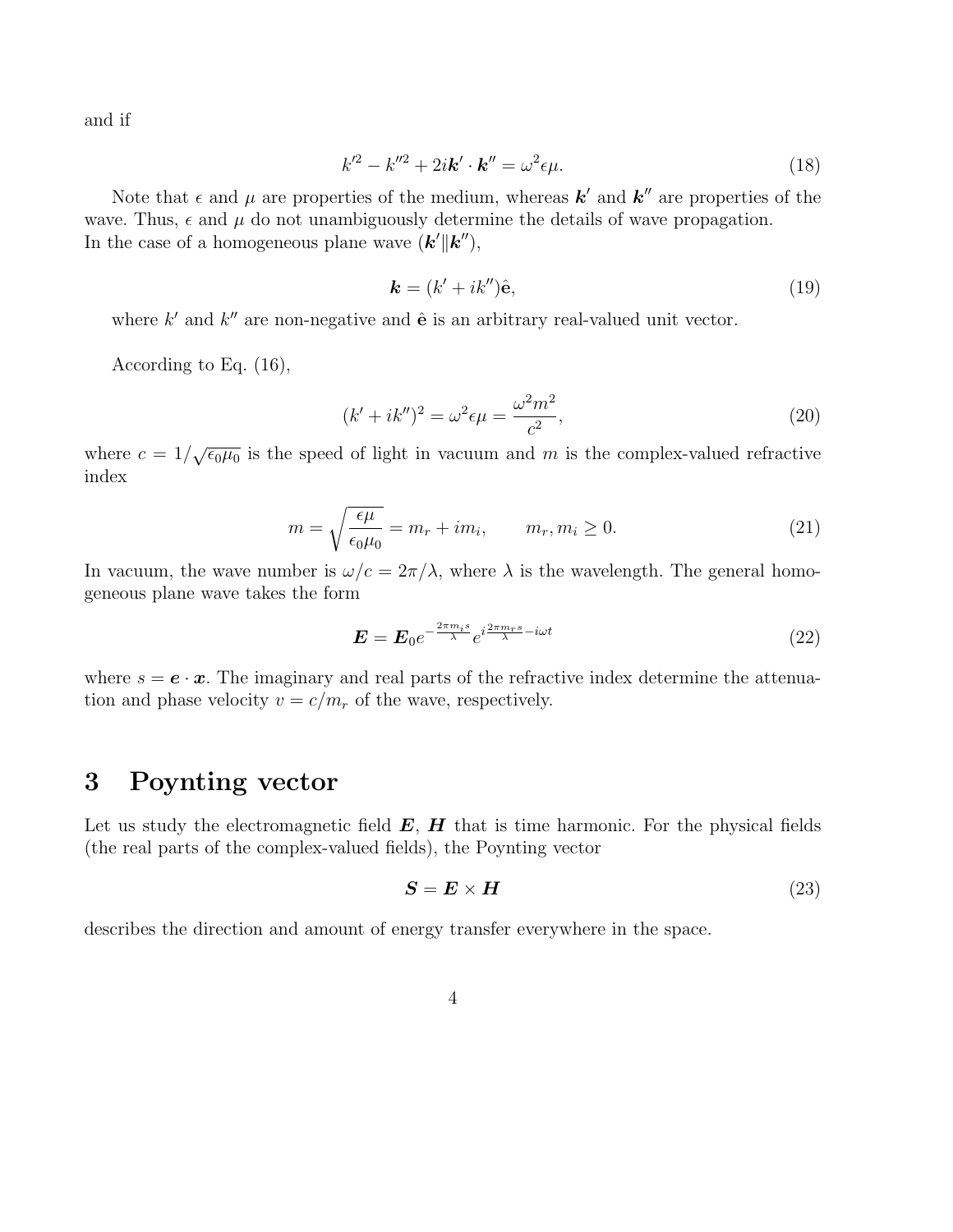Let  $n$  be the unit normal vector of the planar surface element A. Electromagnetic energy is transferred through the planar surface with power  $S \cdot n$  A, where S is assumed constant on the surface. For an arbitrary surface and  $S$  depending on location, the power is

$$
W = -\int_{A} \mathbf{S} \cdot \mathbf{n} dA, \tag{24}
$$

where  $n$  is the outward unit normal vector and the sign has been chosen so that positive  $W$ corresponds to absorption in the case of a closed surface.

The time-averaged Poynting vector

$$
\langle S \rangle = \frac{1}{\tau} \int_{t}^{t+\tau} S(t')dt' \qquad \tau >> 1/\omega \tag{25}
$$

is more important than the momentary Poynting vector (cf. measurements).

The time-averaged Poynting vector for time-harmonic fields is

$$
\langle S \rangle = \frac{1}{2} \text{Re} \{ E \times H^* \}
$$
 (26)

and, in what follows, this is the Poynting vector meant even though the averaging is not always shown explicitly.

For a plane wave field, the Poynting vector is

$$
S = \frac{1}{2}\text{Re}\{E \times H^*\} = \text{Re}\left\{\frac{E \times (k^* \times E^*)}{2\omega\mu^*}\right\},\tag{27}
$$

where

$$
\boldsymbol{E} \times (\boldsymbol{k}^* \times \boldsymbol{E}^*) = \boldsymbol{k}^* (\boldsymbol{E} \cdot \boldsymbol{E}^*) - \boldsymbol{E}^* (\boldsymbol{k}^* \cdot \boldsymbol{E}). \tag{28}
$$

For a homogeneous plane wave,

$$
\mathbf{k} \cdot \mathbf{E} = \mathbf{k}^* \cdot \mathbf{E} = 0 \tag{29}
$$

and

$$
\mathbf{S} = \frac{1}{2} \mathbf{Re} \left\{ \frac{\sqrt{\epsilon \mu}}{\mu^*} \right\} |\mathbf{E}_0|^2 e^{-\frac{4\pi \mathbf{Im}(m)z}{\lambda}} \hat{\mathbf{e}}_z.
$$
 (30)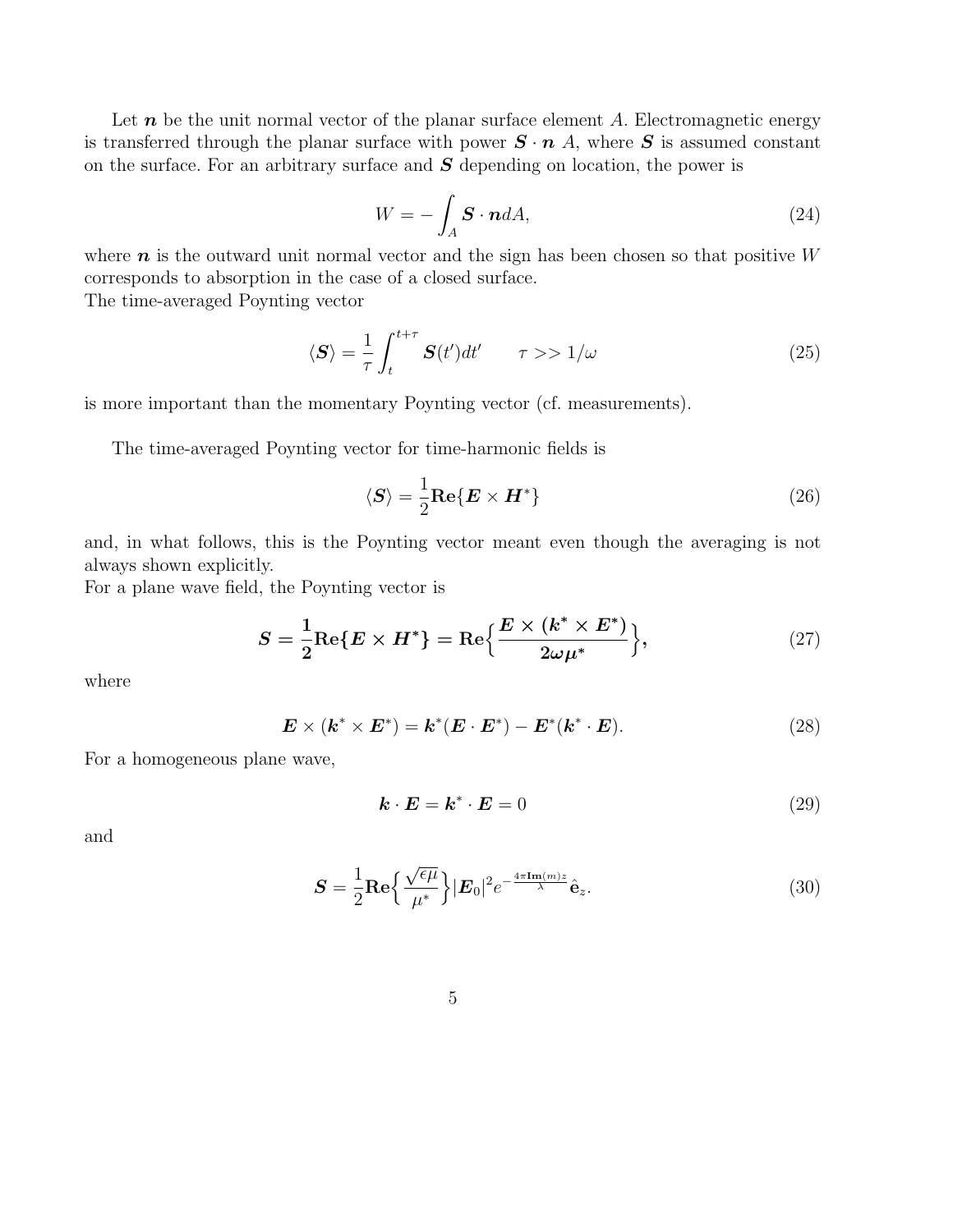### 4 Stokes parameters

Consider the following experiment for an arbitrary monochromatic light source (see Bohren & Huffman p. 46). In the experiment, we make use of a measuring apparatus and polarizers with ideal performance: the measuring apparatus detects energy flux density independently of the state of polarization and the polarizers do not change the amplitude of the transmitted wave.

Denote

$$
\begin{aligned}\n\boldsymbol{E} &= \boldsymbol{E}_0 e^{ikz - i\omega t}, & \boldsymbol{E}_0 &= E_\perp \hat{\mathbf{e}}_\perp + E_\parallel \hat{\mathbf{e}}_\parallel \\
E_\perp &= a_\perp e^{-i\delta_\perp} \\
E_\parallel &= a_\parallel e^{-i\delta_\parallel} & a_\perp, a_\parallel \geq 0, \delta_\perp, \delta_\parallel \in \mathbb{R}\n\end{aligned} \tag{31}
$$

Experiment I No polarizer: the flux density is proportional to

$$
|\mathbf{E}_0|^2 = E_{\parallel} E_{\parallel}^* + E_{\perp} E_{\perp}^* \tag{32}
$$

Experiment II

Linear polarizers  $\parallel$  and  $\perp$ :

1)  $\|\cdot\|$ : the amplitude of the transmitted wave is  $E_{\parallel}$  and the flux density is  $E_{\parallel}E_{\parallel}^*$ 

2)  $\bot$ : the amplitude of the transmitted wave is  $E_{\bot}$  and the flux density is  $E_{\bot}E_{\bot}^*$ 

The difference of the two measurements is  $I_{\parallel} - I_{\perp} = E_{\parallel} E_{\parallel}^* - E_{\perp} E_{\perp}^*$ .

Experiment III  $\overline{\text{Linear polarizers}} + 45^{\circ}$  ja  $-45^{\circ}$ : The new basis vectors are

$$
\begin{cases}\n\hat{\mathbf{e}}_{+} = \frac{1}{\sqrt{2}}(\hat{\mathbf{e}}_{\parallel} + \hat{\mathbf{e}}_{\perp}) \\
\hat{\mathbf{e}}_{-} = \frac{1}{\sqrt{2}}(\hat{\mathbf{e}}_{\parallel} - \hat{\mathbf{e}}_{\perp})\n\end{cases}
$$

and

$$
E_0 = E_+\hat{e}_+ + E_-\hat{e}_-
$$
  
\n
$$
E_+ = \frac{1}{\sqrt{2}}(E_{\parallel} + E_{\perp})
$$
  
\n
$$
E_- = \frac{1}{\sqrt{2}}(E_{\parallel} - E_{\perp}).
$$